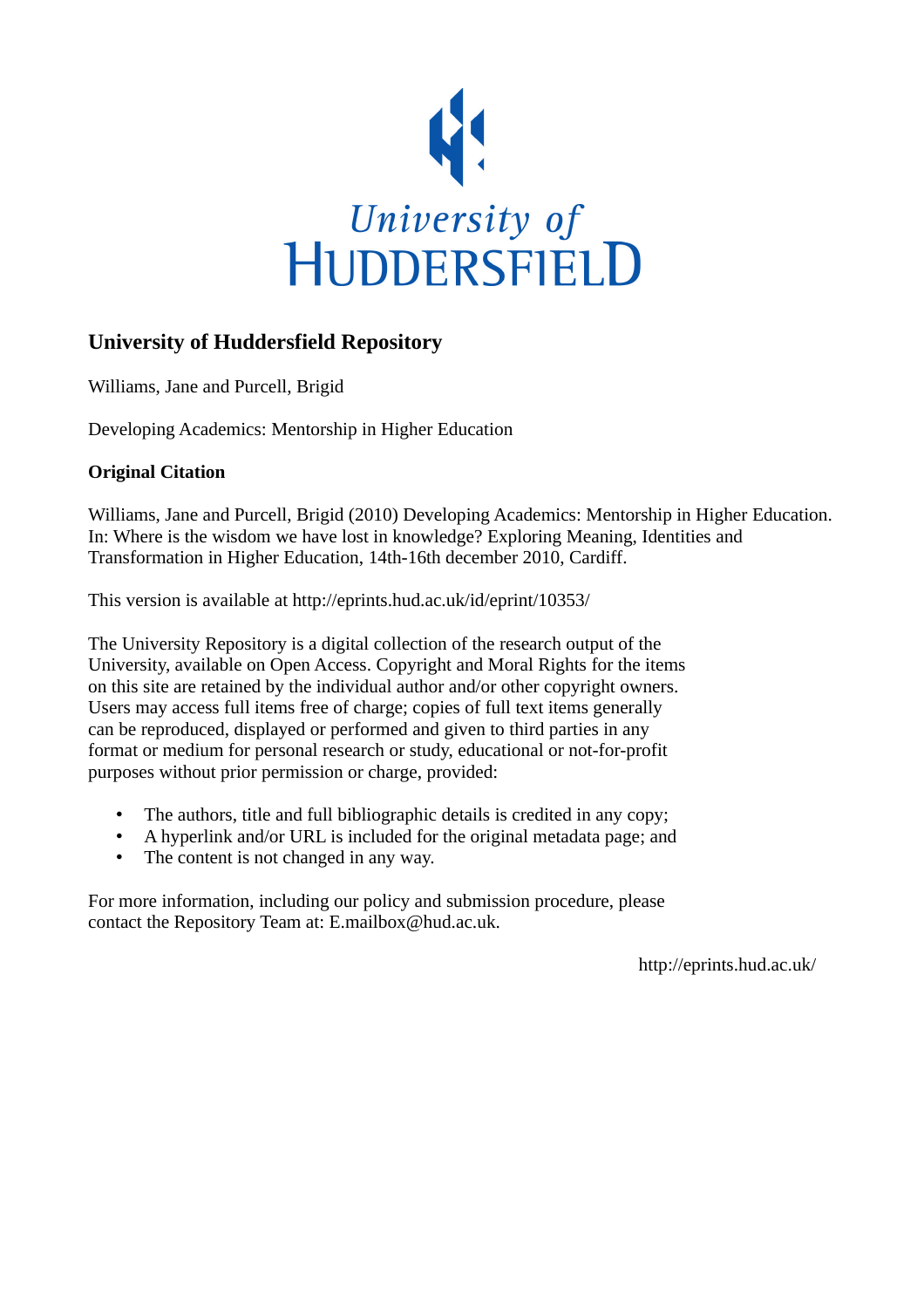The city of dreaming spires and other ivory tower establishments are rapidly becoming a dim and distant memory. The 'elite culture', in which the majority of university staff used to be those who had passed through the system as students, graduating through doctoral work into teaching and research has been superseded in many universities by staff recruited from a range of different backgrounds including industry and vocational areas.<sup>1.</sup> In addition to these changes, widening participation<sup>2</sup> in higher education has resulted in an increase in student numbers and greater diversity. The outcome of these changes and developments affect working practices and may require the acquisition of new technical skills. The increase in pressure and competing priorities arguably reduce the amount of time available to integrate new staff into the culture and language of academic life and may result in what Barlow has identified as an assumption that new staff will somehow' absorb the culture and orientate themselves naturally'<sup>3</sup>

That this does not occur has been demonstrated in a number of research studies<sup>4</sup> which subsequently recommend mentorship to enable individuals to experience a smooth transition into academic life. It was such a transition which formed the focus of a small scale qualitative research study that explored the perceptions and experiences of mentoring in higher education for those staff from a vocational background.

Potential participants were invited by university e mail addressed to academic staff within the School of Human and Health Sciences at the University of Huddersfield (where the researchers are employed). A series of focus groups were arranged to which a total of 18 staff were recruited, however individual interviews were offered if preferred. A semi-structured interview schedule was prepared with questions formulated according to recommendations by experts in this form of data collection.<sup>5</sup> The purpose of the research was explained to participants and assurance of anonymity was given Written consent was obtained to tape record the interview and permission given to use direct anonymous quotes in the research report. Tape recordings and notes made during the interviews are currently being analysed using discourse analysis from which themes will be identified and confirmed by both researchers.

Preliminary examination of the data reveals that participants have had varying experiences of mentoring in terms of structure, process and outcome. For some a formal arrangement was made in which a mentor was assigned to them for a specific period of time, whereas for others it was more informal. Whilst this is reflected within the literature,  $6$  a lack of a standardised procedure may actually disadvantage some members of staff. Indeed, for those who had made the transition from lecturer / practitioner, no mentorship had been offered and they felt they had struggled to adjust to full time academia.

Differences in both perceptions and experiences are again apparent in the actual process of mentoring.

'I was allocated a mentor but I didn't find it very useful....she was always so busy...I felt I should have known the answer....'

In contrast with '

'.....[she] made me feel part of the programme...even though I didn't know what the programme was'

Six of those interviewed referred to wanting to know 'the rules', expressing a desire to do the right thing, all of whom had received the response:

'you'll know what they are when you break them...and then they change any way.''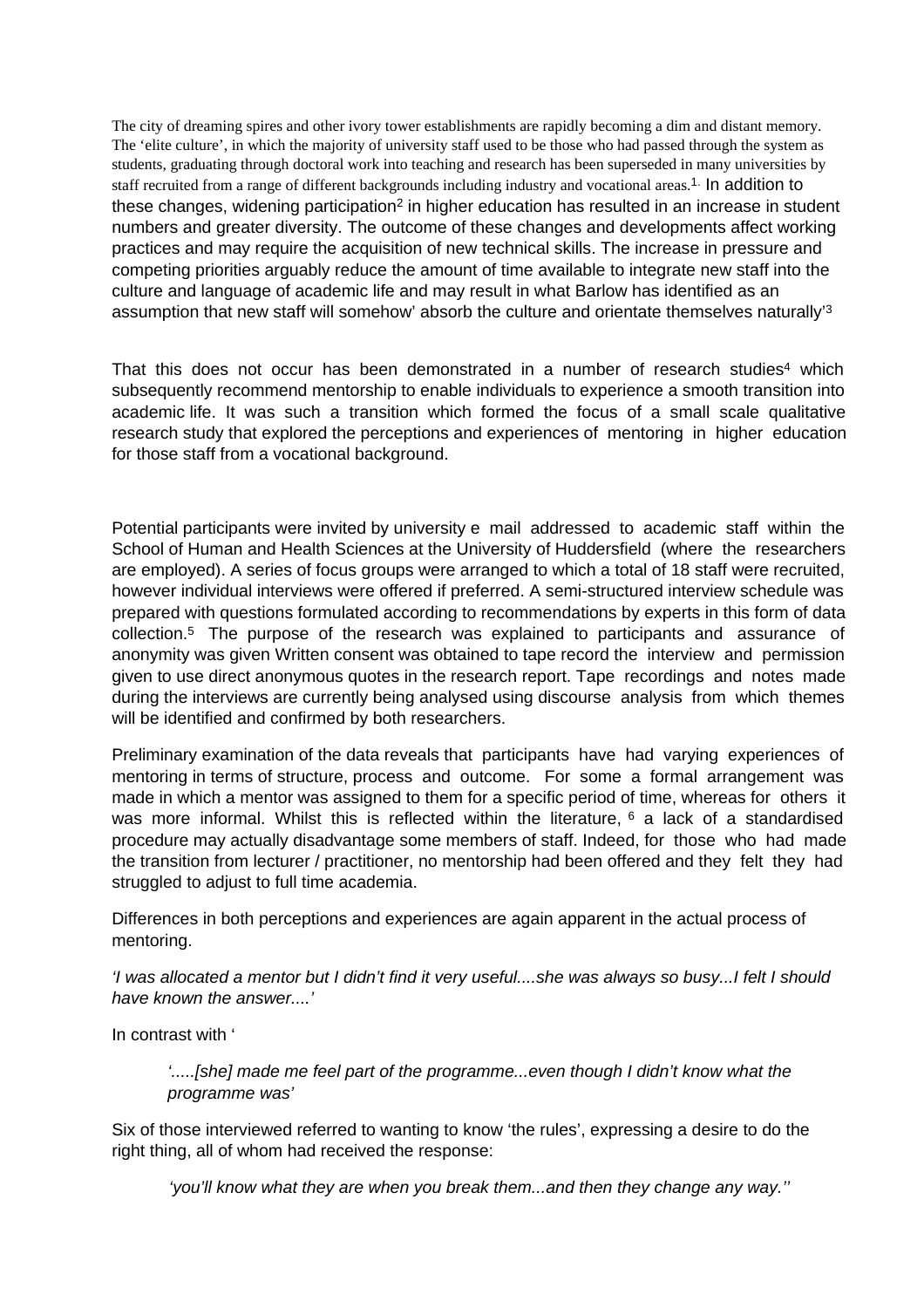Confidentiality is regarded by all participants as an essential criteria for mentorship, suggesting a relationship where weaknesses could be explored in what one participant referred to as a 'safe yet critical space' Within this space there were some shared expectations of the mentor as someone who would listen, support, guide, befriend and orientate to academic life. This type of relationship is regarded as time limited to one or two years. It is however, interesting to note a difference in perception from those who had worked in the university for longer, and who wanted a specific mentor for different aspects of their role, for example developing research expertise.

Of those who participated in the study, the great majority ( $n=16$ ), reported having a positive experience of mentorship despite differences in the approach taken and even when

## 'not feeling as supported as I could have been'

Unfortunately, the two people who did not have a good experience both left the university within one year of appointment. One could query whether this can be directly attributed to poor mentorship although for one respondent....

...it [mentorship]was one of a number of factors which made me leave....I had problems with my line manager but it was difficult because , she [line manager] was also managing my mentor...the mentor didn't have the power to change anything...I felt bullied....[crying]

Indeed retention of staff is frequently cited within the literature as a direct benefit of mentorship, although it is not always clear how this correlation has been made.<sup>7</sup>

What is clear already at this stage, is that mentorship is a complex multi-dimensional activity which raises many issues, not all of which can be included here, which are worthy of further research.

The world of academia is changing; we must nurture our neophytes to ensure that not all spires and towers become castles in the air.